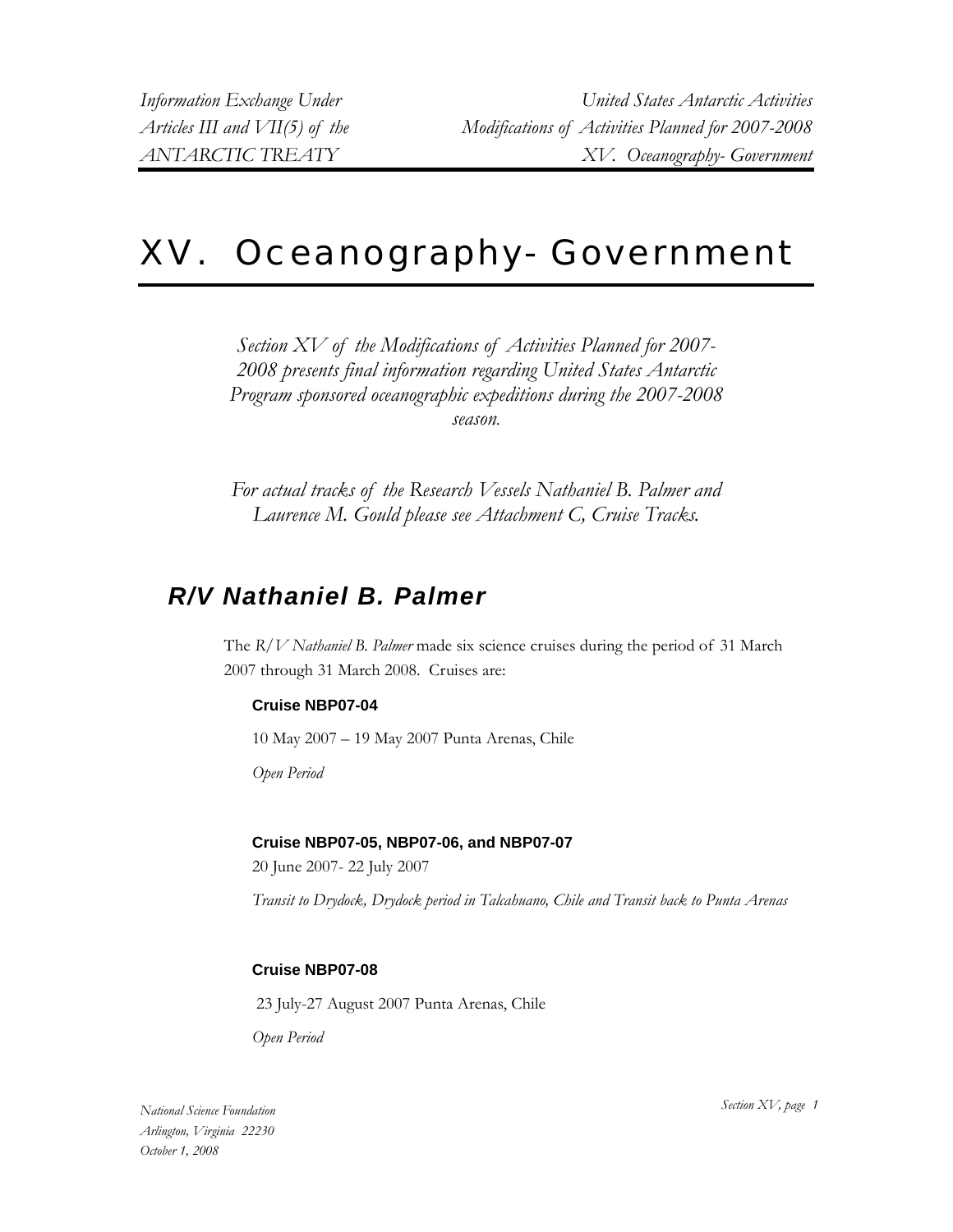#### **Cruise NBP07-09**

01 September-31 October 2007 *SIMBA (sea ice mass balance in the Antarctic)*  O-270-N (Ackley)

#### **Cruise NBP07-10**

05 November-24 November 2007 *Dynamics and transport of the Antarctic Circumpolar Current in Drake Passage*  O-313-N (Chereskin)

#### **Cruise NBP07-11**

29 November-12 December 2007 *Collection of marine geophysical data on transits of the R/V Nathaniel B. Palmer*  G-071-N ((Stock/Cande)

#### **Cruise NBP08-01**

01 January -23 January 2008 *Do crustacean zooplankton play a pivotal role in structuring heterotrophic plankton communities?*  B-245-N (Caron) *Cape Adare Long-term Mooring (CALM)*  O-399-N (Huber)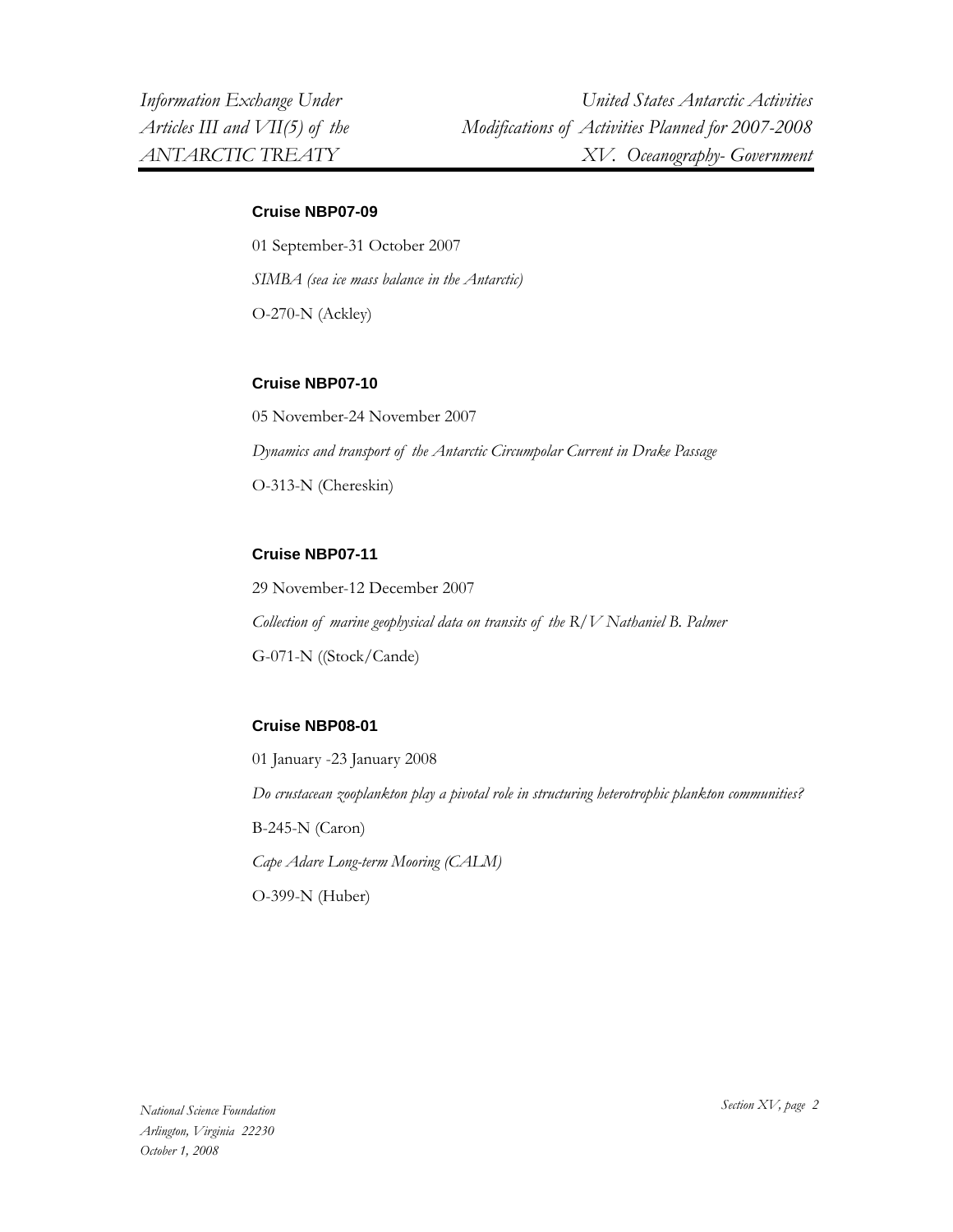#### **Cruise NBP08-02**

23 January-14 February 2008

*Do crustacean zooplankton play a pivotal role in structuring heterotrophic plankton communities?* 

B-245-N (Caron)

*Ross-Sea outer continental shelf morphology and near-surface stratigraphy: Quaternary ice-sheet grounding-zone migrations and the LGM dilemma* 

G-154-N (Bart)

#### **Cruise NBP08-03**

15 February-17 March 2008

*Ross-Sea outer continental shelf morphology and near-surface stratigraphy: Quaternary ice-sheet grounding-zone migrations and the LGM dilemma* 

G-154-N (Bart)

#### **Cruise NBP08-04**

20 March-11 April 2008 Transit Lyttelton, New Zealand to Punta Arenas, Chile

# **Biology & Medicine**

| <b>Principal Investigator</b> | Event     | Institution                       |
|-------------------------------|-----------|-----------------------------------|
| Dr. Dave Caron                | $B-245-N$ | University of Southern California |

# **Oceans and Climate**

| <b>Principal Investigator</b> | Event     | Institution                        |
|-------------------------------|-----------|------------------------------------|
| Dr. Steven Ackley             | $O-270-N$ | University of Texas, San Antonio   |
| Dr. Teresa Chereskin          | $O-313-N$ | University of California San Diego |
| Dr. Bruce Huber               | $O-399-N$ | Lamont-Doherty Earth Observatory   |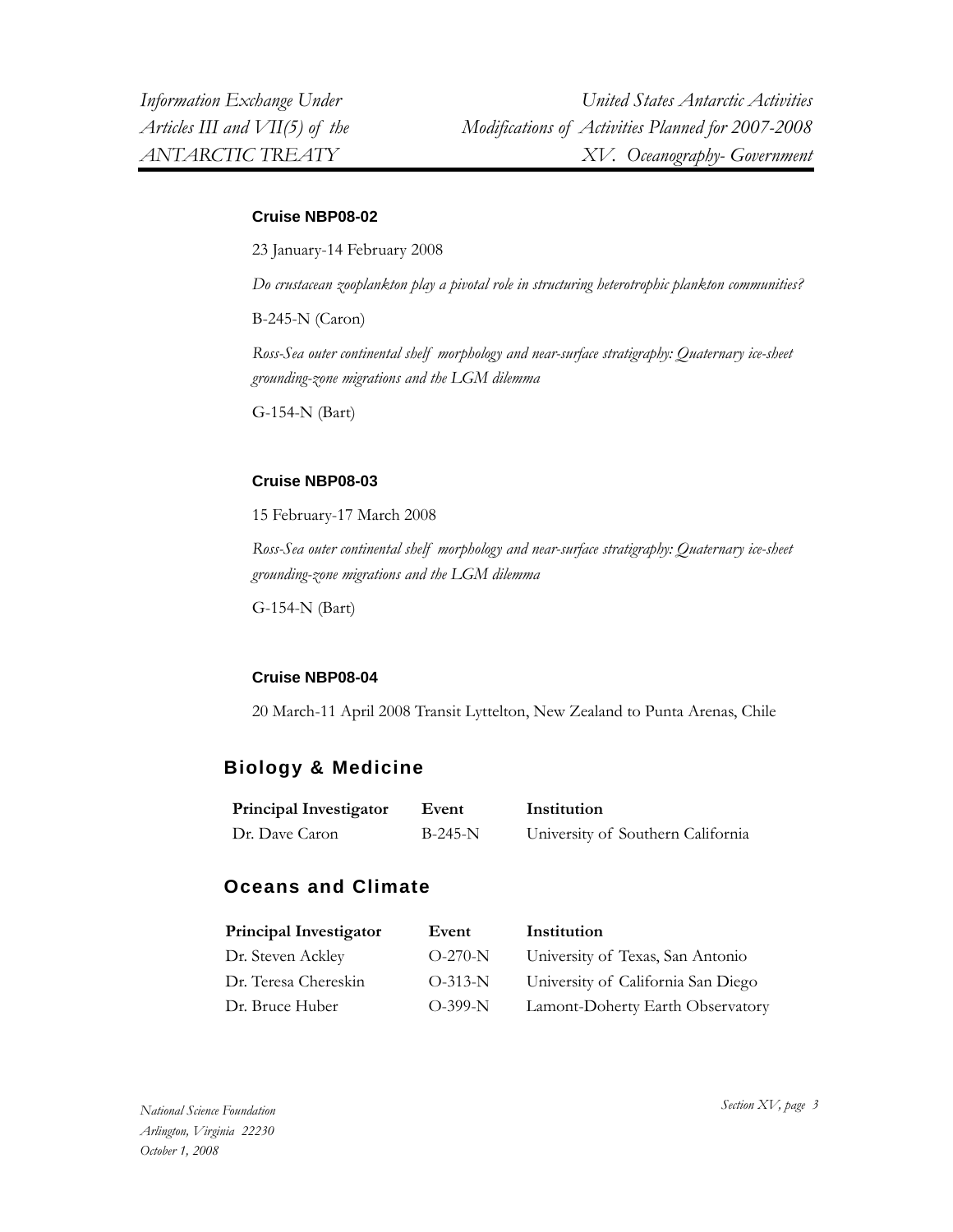# **Geology & Geophysics**

| Principal Investigator | Event     | Institution                            |
|------------------------|-----------|----------------------------------------|
| Dr. Joann Stock        | $G-071-N$ | California Institute of Technology     |
| Dr. Steve Cande        | $G-071-N$ | University of California, San Diego    |
| Dr. Philip Bart        | $G-154-N$ | Louisiana State University Baton Rouge |

# *R/V Laurence M. Gould*

The *R/V Laurence M. Gould* made five science cruises, four Palmer Station opening/ transports and one Haz Waste transport in the Antarctic Peninsula during the period of 23 March 2007 through 31 March 2008.

# **Cruise LMG07-04**

23 March 2007-06 April 2007

*Palmer Shuttle and Palmer Turnover* 

# **Cruise LMG07-05 and LMG07-06**

11 April 2007-05 May 2007 and 12 May 2007-03 June 2007

*Differential Expression of Oxygen-Binding Proteins in Antarctic Fishes Affecting Nitric Oxide-Mediated Pathways of Angiogenesis and Mitochondrial Biogenesis* 

B-036-L (Sidell)

*Habitat Utilization of Southern Ocean Seals: Foraging Behavior of Crabeater and Elephant Seals Using Novel Methods of oceanographic Data Collection* 

B-232-L (Costa)

# **Cruise LMG07-07 and LMG07-08**

07 June 2007-22 June 2007 and 25 June 2007-19 July 2007

*Hazardous Waste Shuttles* 

*Section XV, page 4 National Science Foundation Arlington, Virginia 22230 October 1, 2008*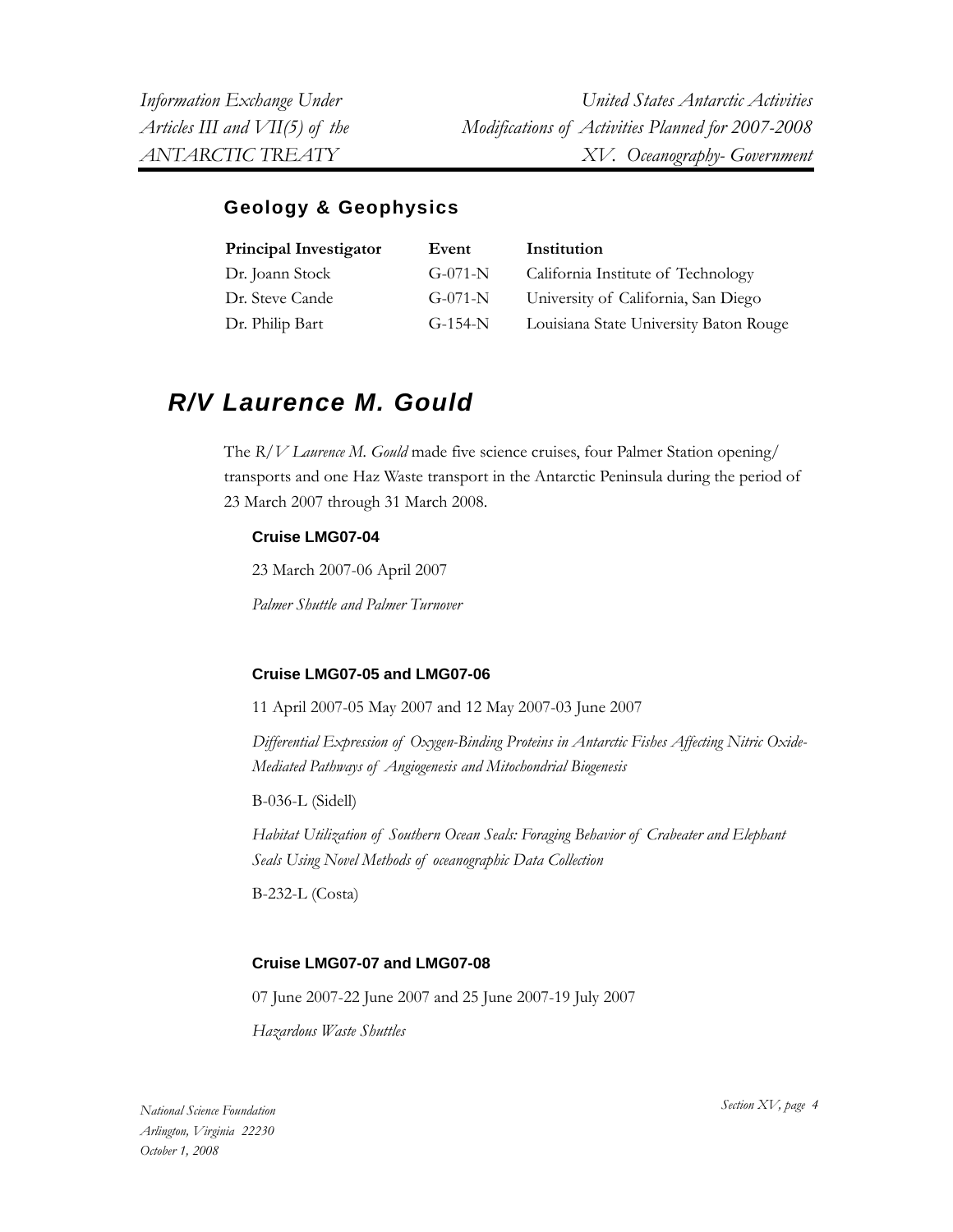#### **Cruise LMG07-09 this cruise number was not used/assigned**

#### **Cruise LMG07-10**

Drydock 20 July 2007-11 August 2007

*Fourchon, Louisana* 

#### **Cruise LMG07-11**

11 August 2007-08 September 2007 *Southbound Transit through Panama Canal to Punta Arenas, Chile* 

#### **Cruise LMG07-12**

13 September 2007-27 September 2007 *Palmer Station Opening* 

### **Cruise LMG07-13**

02 October 2007-14 October 2007 *Foraging behavior and demography of Pygoscelis penguins*  COPA Opening B-040-E (Trivelpiece)

#### **Cruise LMG07-14**

19 October 2007-30 October 2007 *Open Period Punta Arenas, Chile* 

### **Cruise LMG07-15**

04 November 2007-16 November 2007

*Cape Shireff Opening and Petermann Island Put-in* 

*Section XV, page 5 National Science Foundation Arlington, Virginia 22230 October 1, 2008*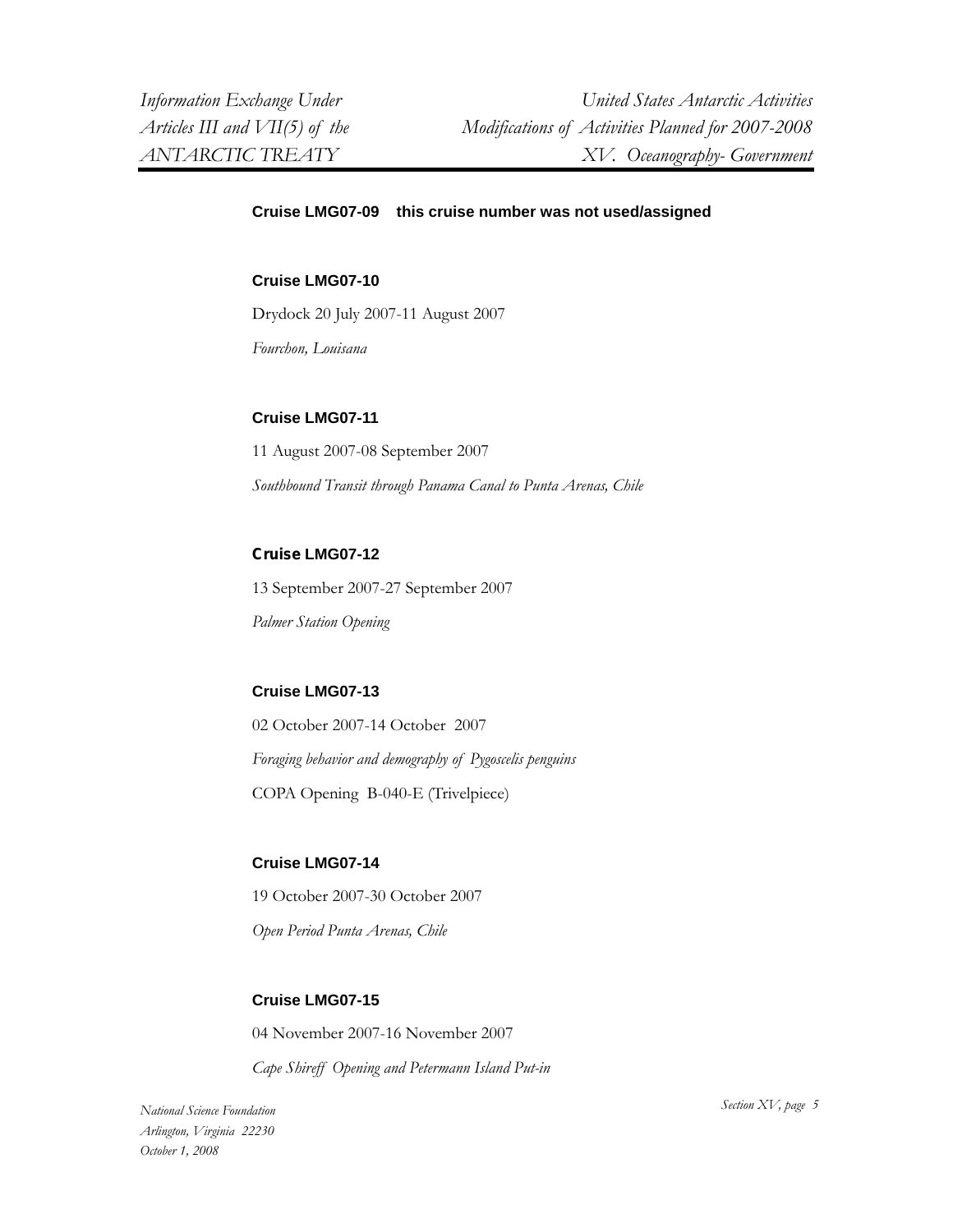### **Cruise LMG07-16**

17 November 2007-25 November 2007

*Open Period* 

# **Cruise LMG07-17**

26 November 2007-22 December 2007

*Search for Late Mesozoic Vertebrate Fossils and research on Late Mesozoic Climatic Conditions at Livingston Island in the South Shetland Group* 

G-170-E (McPhee)

# **Cruise LMG08-01**

01 January 2008-09 February 2008

*Long Term Environmental Research (LTER), Climate Migration, Ecological Response and Teleconnections in an Ice-dominated Environment (Prey Component)* 

B-028-L (Ross-Quetin) B-013-L (Fraser) B-016-L (Vernet) B-021-L and O-241-L (Martinson) B-032-L (R.Smith)

B-045-L (Ducklow)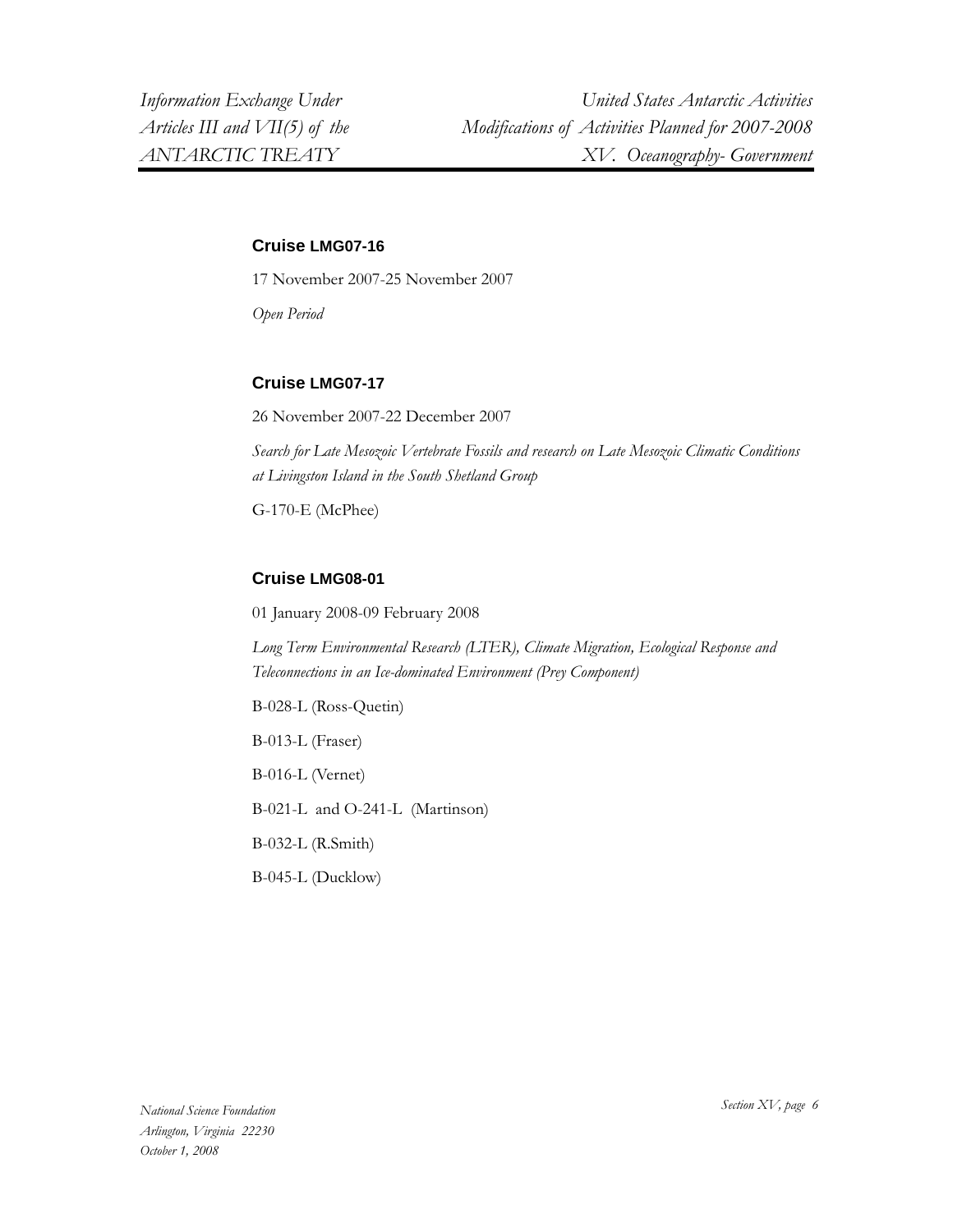### **Cruise LMG08-02**

15 February 2008-14 March 2008

*Benthic Faunal Feeding Dynamics on the Antarctic Shelf and the Effects of Global Climate Change on Bentho-pelagic coupling* 

B-237-L (DeMaster)

*(Petermann Island pickup)* 

#### **Cruise LMG08-03**

19 March 2008-01 April 2008

*Palmer Station Turnover* 

# **Biology & Medicine**

| Principal Investigator | I.D. No.  | Institution                                |
|------------------------|-----------|--------------------------------------------|
| Dr. Robin Ross-Quetin  | $B-028-L$ | University of California, Santa Barbara    |
| Dr. Wayne Trivelpiece  | B-040-L   | Antarctic Ecosystem Research Center (AMLR) |
| Dr. William Fraser     | $B-013-L$ | Polar Oceans Research Group                |
| Dr. Hugh Ducklow       | $B-045-L$ | Va. Institute of Marine Science            |
| Dr. Raymond Smith      | $B-032-L$ | University of Calif., Berkeley             |
| Dr. Maria Vernet       | B-016-L   | University of Calif., San Diego            |
| Dr. Langdon Quetin     | $B-028-L$ | University of Calif., Santa Barbara        |
| Dr. Doug Martinson     | $B-021-1$ | LDEO, Columbia University                  |
| Dr. Bruce Sidell       | B-036-L   | University of Maine                        |
| Dr Daniel Costa        | B-232-L   | University of California, Santa Cruz       |
| Dr David DeMaster      | $B-237-L$ | North Carolina State University            |